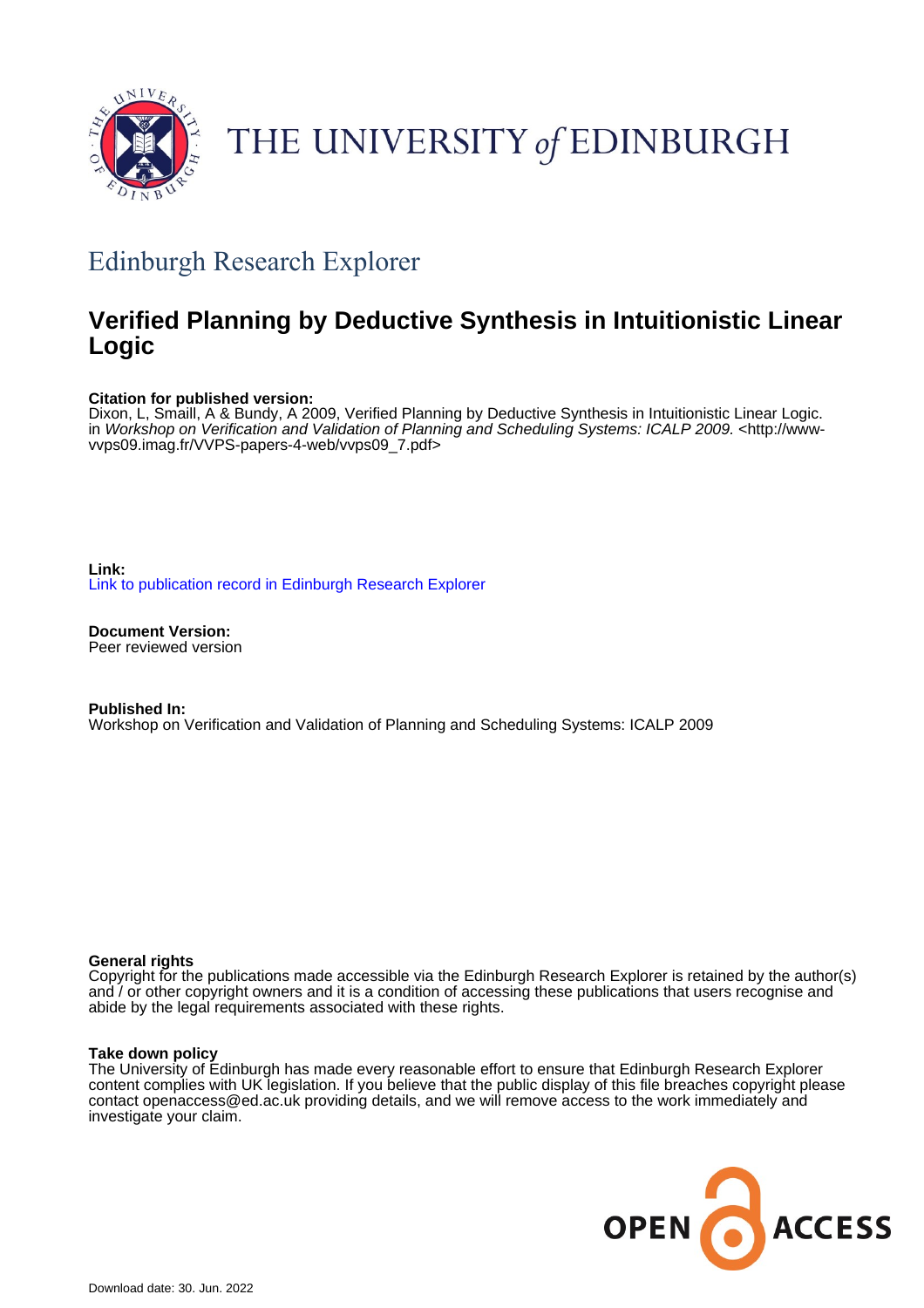## Planning as Deductive Synthesis in Intuitionistic Linear Logic

Lucas Dixon, Alan Smaill, and Alan Bundy

{L.Dixon, A.Smaill, A.Bundy}@ed.ac.uk University of Edinburgh, Informatics, UK

Abstract. We describe a new formalisation in Isabelle/HOL of Intuitionistic Linear Logic and consider the support this provides for constructing plans using deductive synthesis of the proof terms. This representation of plans in linear logic provides a concise account of planning with sensing actions, allows the creation and deletion of objects, and solves the frame problem in an elegant way. Within this setting, we show how planning algorithms are implemented as search strategies within the proof assistant. This allows us to provide a flexible methodology for developing search strategies that is independent of soundness issues. This feature is illustrated in two ways. Firstly, following ideas from logic programming, we show how a significant symmetry in search, caused by context splitting, can be pruned by using a derived inference rule. Secondly, we show how domain specific constraints on synthesis are supported and how they can be used to find contingent or conformant plans.

#### 1 Introduction

Linear Logic was introduced in [Girard, 1987] and is called a resource sensitive logic because assumptions can be consumed during inference. The intuitionistic version of the logic can be used to formalise planning problems in a way that elegantly solves the frame problem and provides a concise logical account of planning. It also provides a more expressive framework for planning: new objects can be created and deleted, non-deterministic and sensing actions can be expressed, and the exponentials in linear logic can be used to capture the notion of cached results.

In this paper, we describe a formalisation of Intuitionistic Linear Logic (ILL) within the higher-order logic of the Isabelle proof assistant. This includes support for incremental deductive synthesis by combining tools for proof automation with a representation of proof terms which serve as synthesised plans.

A language for such proof terms and semantics for their execution was proposed in [Abramsky, 1993]. His work provides a computational interpretation of proofs in the logic, of which we use a variation. The formalisation, therefore, provides the machinery to function as a planner, where plans are synthesised by deduction from specifications in ILL.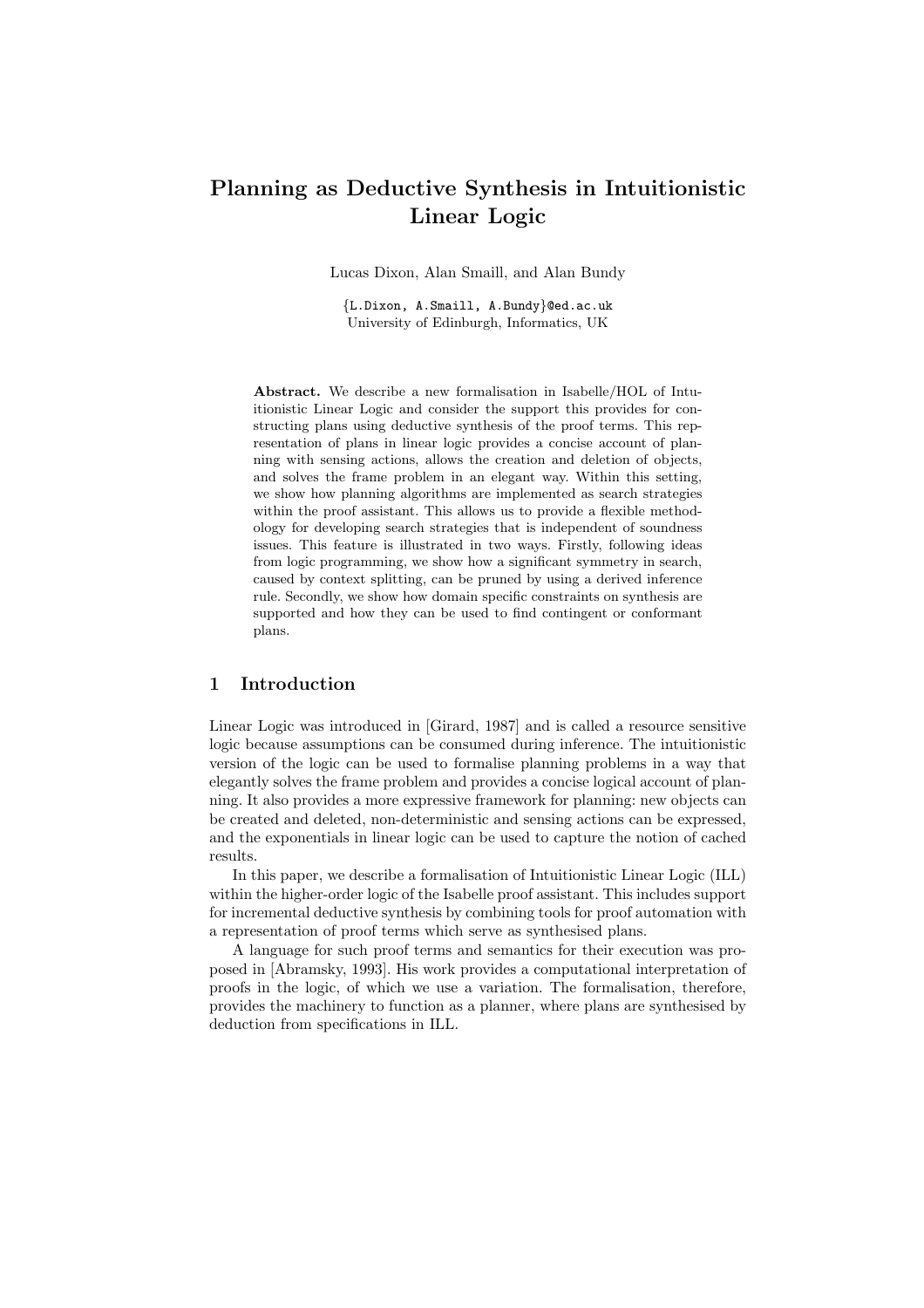Our development provides a platform for the further exploration of planning via deductive synthesis, and into the relationship between search algorithms for planning and search in theorem proving. This is done by building an embedding of ILL within a proof system with a small fixed logical kernel, namely Isabelle/HOL. This has a number of advantageous features:

- 1. It provides a soundness-preserving methodology for exploring the automation of planning by developing proof tactics for the theorem prover. This allows new search strategies to be considered without modification to any logical machinery. Existing tools for automation can also be used, such as Isabelle's simplifier and classical reasoner.
- 2. It allows domain specific constraints in the meta-logic to be attached to the derivations made within the linear logic. This can aid proof search by helping guide the synthesis process. It also simplifies the formalisation by using theories from Isabelle/HOL. For example, we define a sequent's premises using the existing theory of multisets.
- 3. Derived theorems about ILL, such as the cut rule, can be proved and used within the formalisation and as part of the synthesis process, while the soundness of all such derivations rests only on the proof assistant's logical kernel.

The trade-off is that steps in planning must go through the logical kernel of the proof system. However, because we have implemented the full logic, where deducibility is undecidable [Lincoln *et al.*, 1992], it allows us to work in a much richer language. This motivates our use of a flexible environment for developing incremental improvements and extensions to the automation. For example, heuristics mixing forwards and backwards planning can also be built into search without worrying about compromising the soundness of the results.

We illustrate the approach with one example from within a decidable fragment, for which we have developed an automatic planner, and one which incorporates constraints on the desired plan that make it conformant.

Overview. In §2 we describe related work, both in implementation and in relation to planning. We then introduce the Isabelle implementation  $(\S 3)$  and associated reasoning techniques (§4). Search strategies for automated planning are discussed in §5. §6 illustrates contingent and conformant planning by attaching constraints to plans. Finally we mention future work and conclude.

#### 2 Related Work

#### Implementations

There have been previous formalisations of various fragments of Linear Logic in proof assistants, for example [Kalvala and de Paiva, 1995]. Our work extends these by providing a representation of proof terms, needed for the synthesis of plans, and improves on the automation by supporting lazy context splitting as described in §4.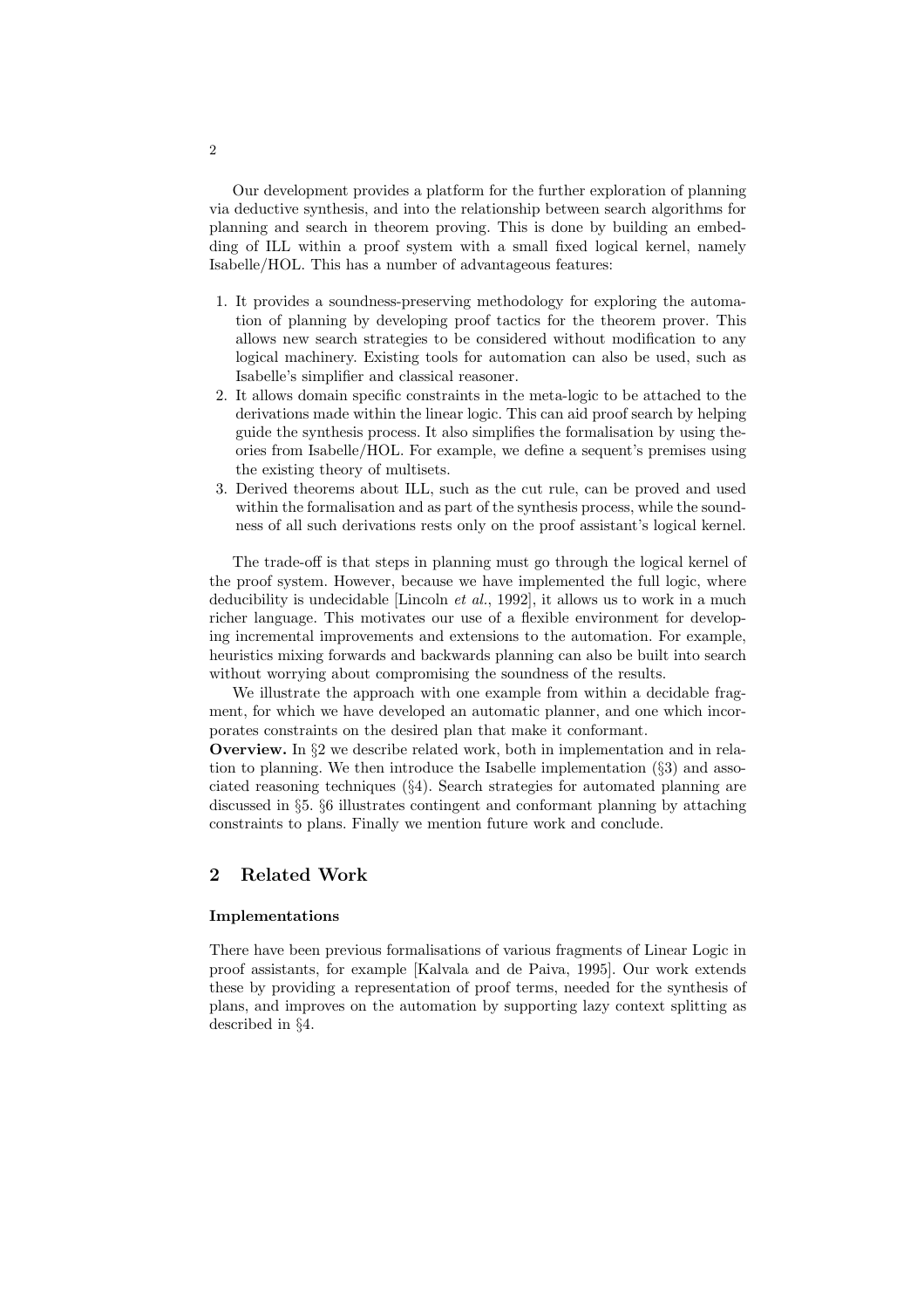A Prolog implementation of ILL with proof terms was used to synthesise plans in [Cresswell, 2001]. This includes forms of induction with associated proof terms that extend the ILL framework. It also provided a good level of automation but lacks higher-order features and the various libraries present in Isabelle, which simplify the presentation and aid further automation.

There are several logic programming languages that automate reasoning where theories and queries within an appropriately restricted subset of the logic, e.g. [Hodas and Miller, 1994]. This subset does not allow a direct formulation of planning where actions correspond to program clauses. For instance, the second example we present in §6 falls outside this subset. However, it does allow simple meta-interpreters to be written for the full language.

Framework logics that support linear connectives, such as [Ishtiaq and Pym, 1998; Cervesato and Pfenning, 2002], provide a suitable form of executable proof term and could be thus used to embed a representation of plans. Implementation of these provides automated type checking and inference via a Logic Programming style of search. They have not so far been used to investigate the various search strategies available for ILL encoded in the framework, or issues such as contingent versus conformant plans.

#### Relationship to Planning

AI planning systems based on the STRIPS approach work with a procedural manipulation of statements that are taken to correspond to a description of the state of the system being modelled. To make the reasoning involved explicit, a standard approach is to make use of a version of the situation calculus, where notions of *state* or *situation* appear explicitly in the object language; Levesque et al. [1998] provides such a language together with an associated programming language where state is not explicitly represented.

The situation calculus representation requires axioms to take care of the frame problem. These deal with fluents that are needed when coding a planning problem into a propositional satisfiability problem [Kautz and Selman, 1992]. When using ILL, no such axioms are needed as the notion of resource consumption is built in to the logic itself. Thus we have a combination of reasoning in a well-defined logic, while not reasoning explicitly about state; indeed the basic language allows us to reason about non-deterministic or sensing actions (see §6.1), and distributed execution, without any additional machinery. It also allows us to reason easily about the dynamic introduction and elimination of entities associated with actions.

The situation calculus uses notions of relational and functional fluents for properties that may change from state to state, but does not directly support a notion of entities that are dynamically created. It is possible to some extent to encode this idea by means of entities that that have a fluent property of "existing", but note that this requires that all such entities that may appear at any time must then be made available statically in the problem specification – this is likely to be clumsy at best.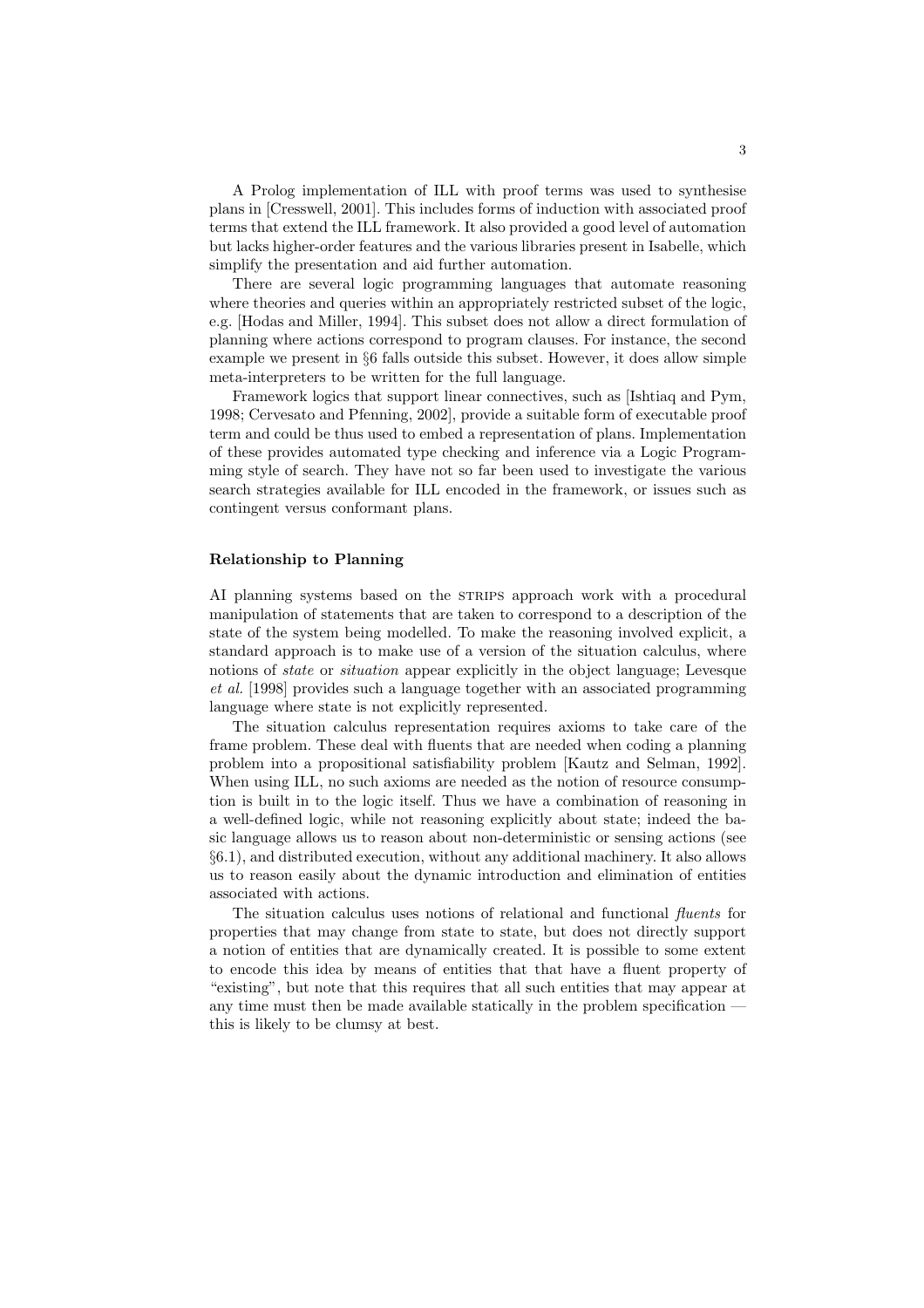A comparison of Linear Logic with other formalisms for planning has been presented by [Große et al., 1996].

The relationship between linear logic and planning has been explored on various occasions since the introduction of linear logic by [Girard, 1987]. Work on the geometry of conjunctive actions by [Masseron, 1993] showed how a fragment of the logic given below can be used to build plans, represented as directed graphs, from proofs in the logic.

An algorithm for realising Masseron's approach using a small decidable fragment of the language is described by [Jacopin, 1993]; as with Masseron, a richer language is needed to deal with a realistic range of planning problems.

More recently, various authors have suggested that the formalism of ILL is well suited to the field of AI planning [Cresswell, 2001; Kanovich and Vauzeilles, 2001; Küngas, 2002]. We aim to further this approach by the use of proof terms with a well-defined operational semantics.

#### 3 Intuitionistic Linear Logic in Isabelle/HOL

We have formalised the dual context account of ILL following the work of [Barber, 1997]. In this paper, we view ILL as characterising how resources are used in a plan. Each sequent expresses how a plan uses up some resources to produce some others. These sequents have two kinds of context: the first captures resources of which there are arbitrarily many and is called the non-linear or intuitionistic context; the second kind expresses ordinary resources which can be used up during planning and is called the linear context. Both kinds of context are formalised as a multiset of resources. This use of the existing multiset theory in Isabelle/HOL removes the need for explicit exchange rules.

#### Isabelle/HOL

Isabelle is a proof assistant that supports formal reasoning in a number of object logics [Paulson, 1994]. These are formed and manipulated by Isabelle's intuitionistic, higher-order meta-logic, which supports polymorphic typing and performs type-inference. The basic operation for deriving new theorems is a higher-order version of resolution. Additional proof tools can be written in ML, following the LCF methodology [Gordon *et al.*, 1979]. This requires that all functions that derive a new theorem decompose into applications of functions within the logical kernel.

The Isabelle system provides a library for higher-order logic including a simplifier and classical reasoner, as well as definitional packages to create datatypes and inductively defined sets. In Fig. 1, we show the syntax particular to Isabelle with which we will present our formalisation.

#### ILL Sequents

A sequent of our embedded linear logic is characterised by the turnstyle constant which has type ires multiset  $\Rightarrow$  lres multiset  $\Rightarrow$  res  $\Rightarrow$  bool where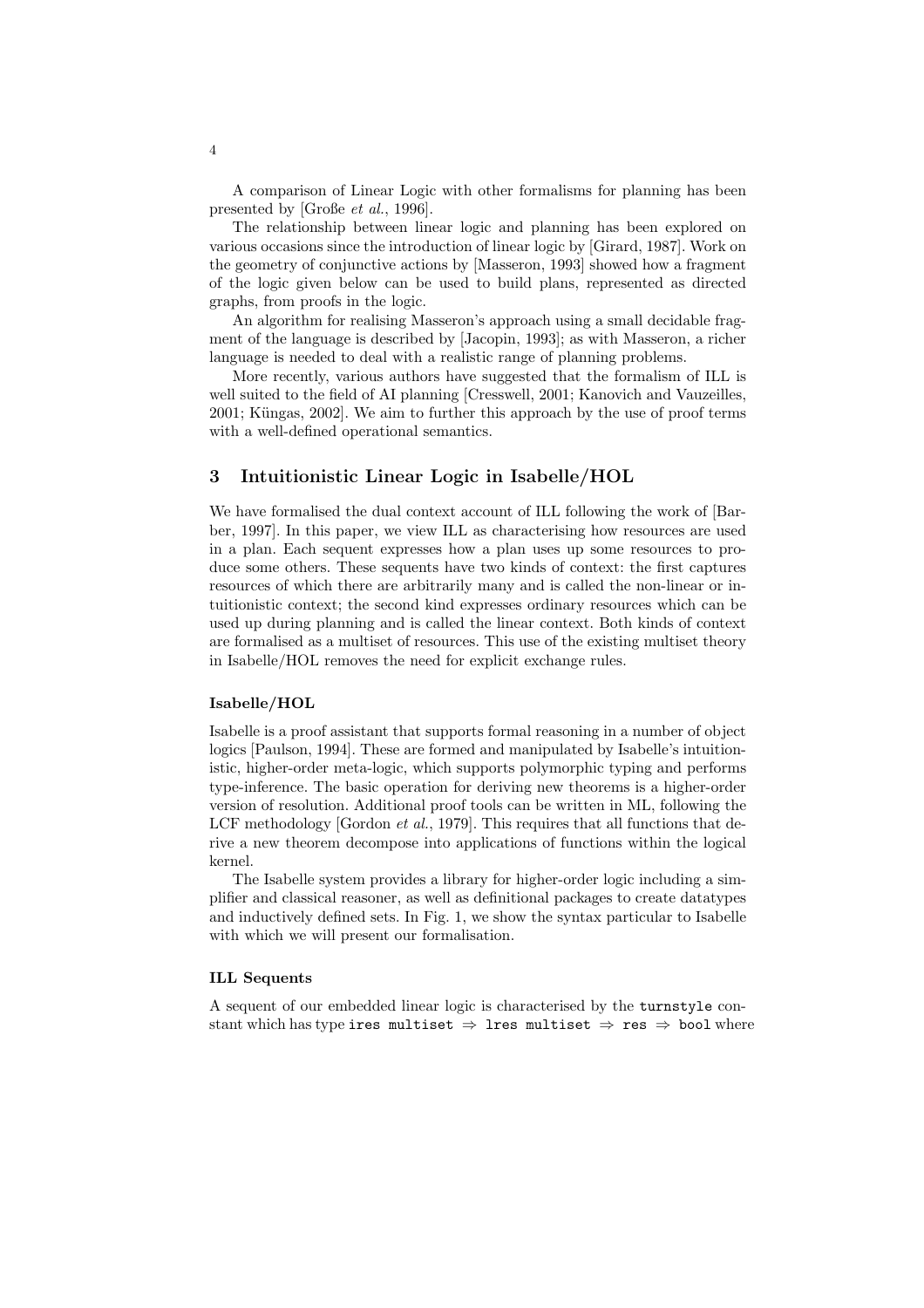Type Expressions:  $type_1 \Rightarrow \ldots \Rightarrow type_n$  is the type of  $\lambda x_1 : type_1 \ldots \lambda x_{n-1} : type_{n-1}.$   $y : type_n$ Datatype Definitions: datatype  $type_name =$  $constructor_1 type\_expr...type\_expr$  (syntax)  $\mid \text{constructor}_2 \dots$ Sequents:  $\lceil$  assumption<sub>1</sub>; ...; assumption<sub>n</sub>  $\rceil \implies$  conclusion **Quantification:**  $\bigwedge x$ .  $P(x)$  is used for meta-level universal quantification. **Meta Variables:** a meta variable x is written as "?x".

Fig. 1. The Isabelle syntax used in this paper.

ires is a resource in the non-linear context, lres is one in the linear context, and res is the produced resource with its corresponding plan.

We use Isabelle's syntax machinery to support the usual notation. For example, we may write  ${A, B}$  |  ${C}$  ⊢ p:D to express that from arbitrarily many A's and B's, and a single  $C$  we can use up the  $C$  to get a  $D$  by performing the plan p. We will sometimes omit proof terms and the non-linear context for the sake of clarity.

#### ILL Types

The connectives of ILL express different kinds of resources. We characterise these using a HOL datatype:

datatype  $ltyp = 1$  |  $ltyp \& ltyp$  |  $ltyp \& ltyp$ | ltyp ⊕ ltyp | ltyp ⊸ ltyp | ! ltyp

An ILL type of the form  $A \rightarrow B$  expresses a resource which will use up A and produce B.  $A \oplus B$  is a resource from which one of A or B can be produced, but we may not know which one. In contrast to this, A & B lets us choose which of A and B we would like, but we can only get one of them. From A ⊗ B we get both A and B. Lastly, !A lets us get arbitrarily many A's.

#### ILL Terms

We use a HOL nominal datatype, which provides tools for managing the freshness of names [Urban and Tasson, 2005], to represent linear logic terms. This allows the datatype, trm, to expresses the different constructors from which a plan can be made:

nominal\_datatype  $trm =$ top | var  $var$  | ivar  $ivar$  | star | let\_star  $trm$   $trm$ | trm  $\otimes$  trm | let\_tensor trm ( $\ll var \gg \ll var \gg trm$ )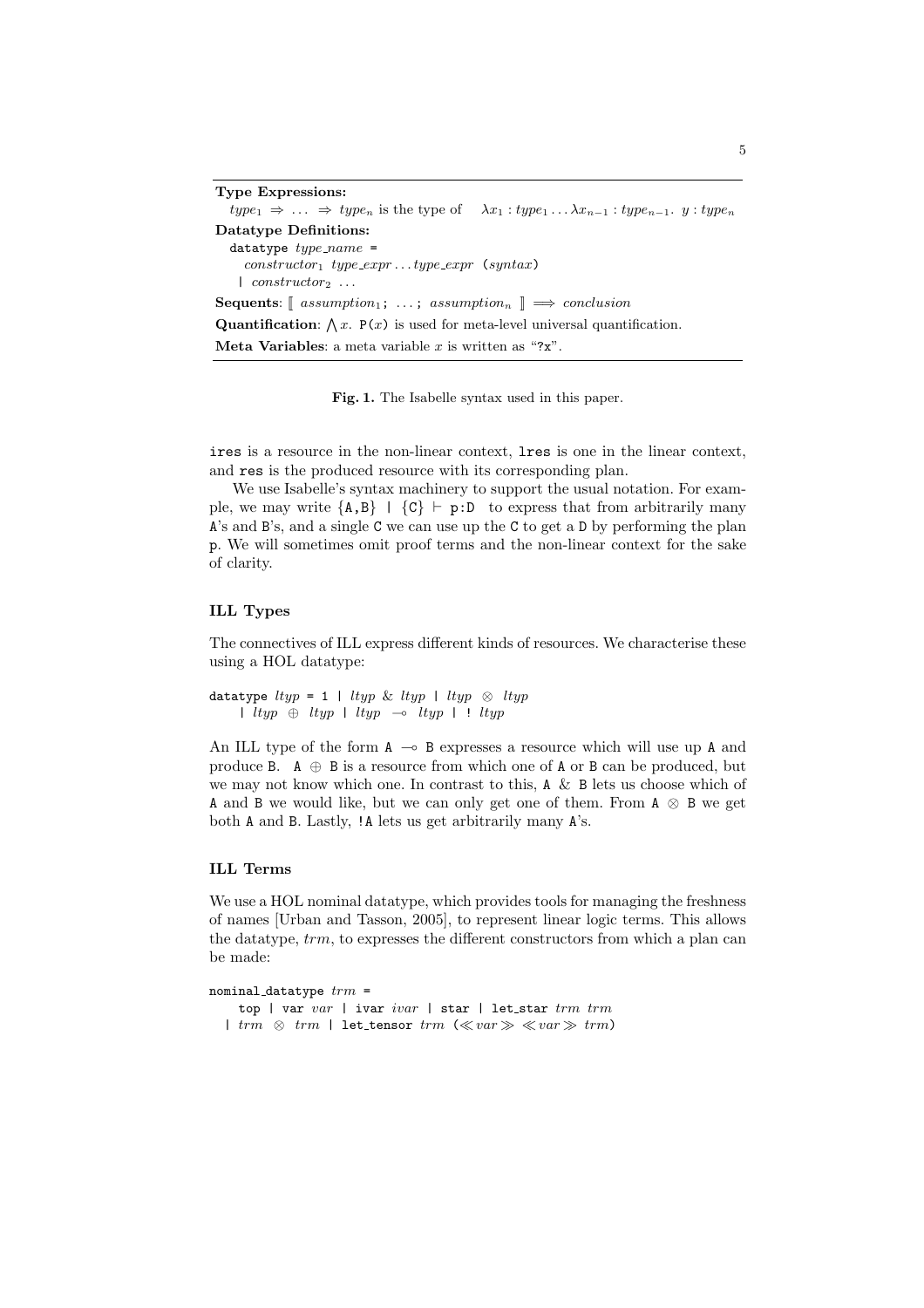| app  $trm$   $trm$  | lam  $(\ll var \gg trm)$ | choice trm trm | choosel trm ( $\ll$ var $\gg$  trm) | chooser trm ( $\ll$ var $\gg$  trm) | inl  $trm$  | inr  $trm$  | case\_or  $trm$  ( $\ll var \gg trm$ ) ( $\ll var \gg trm$ ) | !  $trm$  | let\_bang  $trm$  ( $\ll ivar \gg trm$ )

where  $\ll X \gg Y$  expresses that there is a name for subterm of type X within Y. We use Isabelle's meta-level universal quantifier to express variable substitution. For example, the cut rule is traditionally presented as:

$$
\frac{T\vdash a:A \qquad x:A, \ S\vdash b:B}{T, S\vdash b[a/x]:B}
$$
 Cut, x must be fresh

In our formalisation, which also makes freshness conditions explicit, this becomes:

```
\lbrack\!\lbrack T \vdash a : A; \bigwedgex. x freshin S \Longrightarrow \{x\;:\;A\}, S \vdash (b x) : B;
  y freshin (T and S) \parallel\implies T, S \vdash (app (lam y (b y)) a) : B
```
where  $\bigwedge$  is Isabelle's meta-level universal quantifier, as shown in Figure 1. Because b occurs both within the context of the bound x and outside it, the subterm x stands for precisely every occurrence of the variable and, correspondingly, the term b can be viewed as the rest of the term. This allows the framework to perform substitution of every occurrence of the variable in the plan. Using this approach we characterise ILL as an inductively defined set of derivations which correspond to the well-formed plans. The full set of rules in our formalisation can be found online<sup>1</sup>.

#### 4 Reasoning Techniques

We have developed tool support for planning with our formalisation. This assumes planning is performed by proving a goal sequent of the form:

```
initial_state \vdash ?p : goal_state
```
where the meta-variable ?p will become instantiated to the plan as the proof proceeds.

The available actions for planning are given by defining a new constant for the action and by providing an axiom that describes its effect. For example, we might specify that when a person eats food, it causes the eaten foodstuff to disappear and changes the person from being hungry to being full. The axiom specifying the eats action would then be:

const eats :: person ⇒ foodstuff ⇒ ltyp  $\wedge$  p x. {} ⊢ eats p x : x ⊗ hungry p  $\overline{\rightarrow}$  full p

6

<sup>1</sup> http://dream.inf.ed.ac.uk/projects/e-Science/wfs.php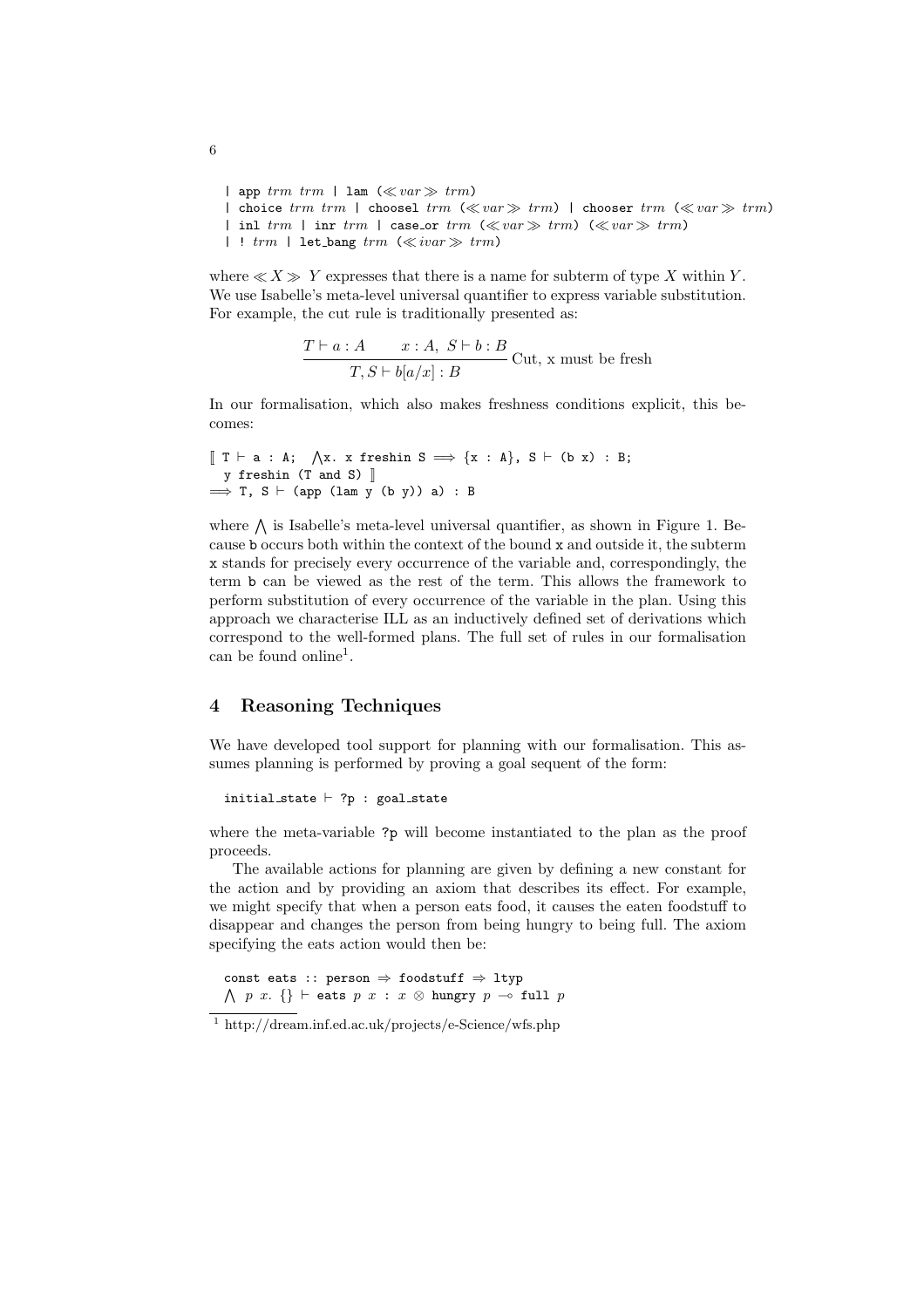The main tool support that has been developed provides tactics to support reasoning about linear logic by applying actions to the current state. In particular, one tactic to perform a forward planning step and one for performing a backward step. These provide a basis for automatic as well as interactive proof. We have also developed a tactic that checks to see if the current state can solve the goal by rearranging and decomposing the available resources without performing any further actions.

By combining these tactics we have also developed a simple automatic planner. When problems are within the strains [Fikes *et al.*, 1972] fragment of ILL then it acts in a similar way to a traditional planner.

#### 4.1 Backward Reasoning

Backward reasoning involves applying a rule whose conclusion unifies with the conclusion of the goal sequent. We distinguish between two common kinds of backward reasoning:

- Decomposition: breaks up the conclusion of a sequent. For example, a goal of the form  $T \vdash A \& B$  can be decomposed into the two subgoals  $T \vdash A$  and  $T$  ⊢ B
- Actions: show how the conclusion could have been arrived at using an action axiom or resource in the non-linear context. For example, consider a goal of the form  $T \vdash B$  and an action of the form  $r : A \rightarrow B$ . Backward reasoning reduces the goal sequent to  $T$  ⊢ A, which corresponds to a backward step in planning.

Backward reasoning about actions can be handled easily by the following derived rule:  $\lceil$  (**r** : A → B)  $\in$  D; D | T  $\vdash$  A  $\lceil$   $\implies$  D | T  $\vdash$  B. However, decomposition is more complicated as we describe below.

#### Lazy Context Splitting

The main difficulty with decomposition is having to split the context. This happens when the linear context must be split into several parts which are used in different subgoals. For example, this occurs with:

$$
\frac{S\vdash A\qquad T\vdash B}{S,T\vdash A\otimes B}\otimes \mathtt{R}
$$

The problem is that, at the point the rule is applied, it is not always clear which resources are needed to prove which goal. Searching over all possible ways to split the context is exponential. A better approach is to decide in a lazy fashion how the resources are allocated. This effectively removes a significant source of symmetry in the search space while maintaining completeness.

Boolean constraints have to deal with this issue in [Harland and Pym, 2003; Cresswell, 2001; Cervesato et al., 2000]. The basic idea is that each resource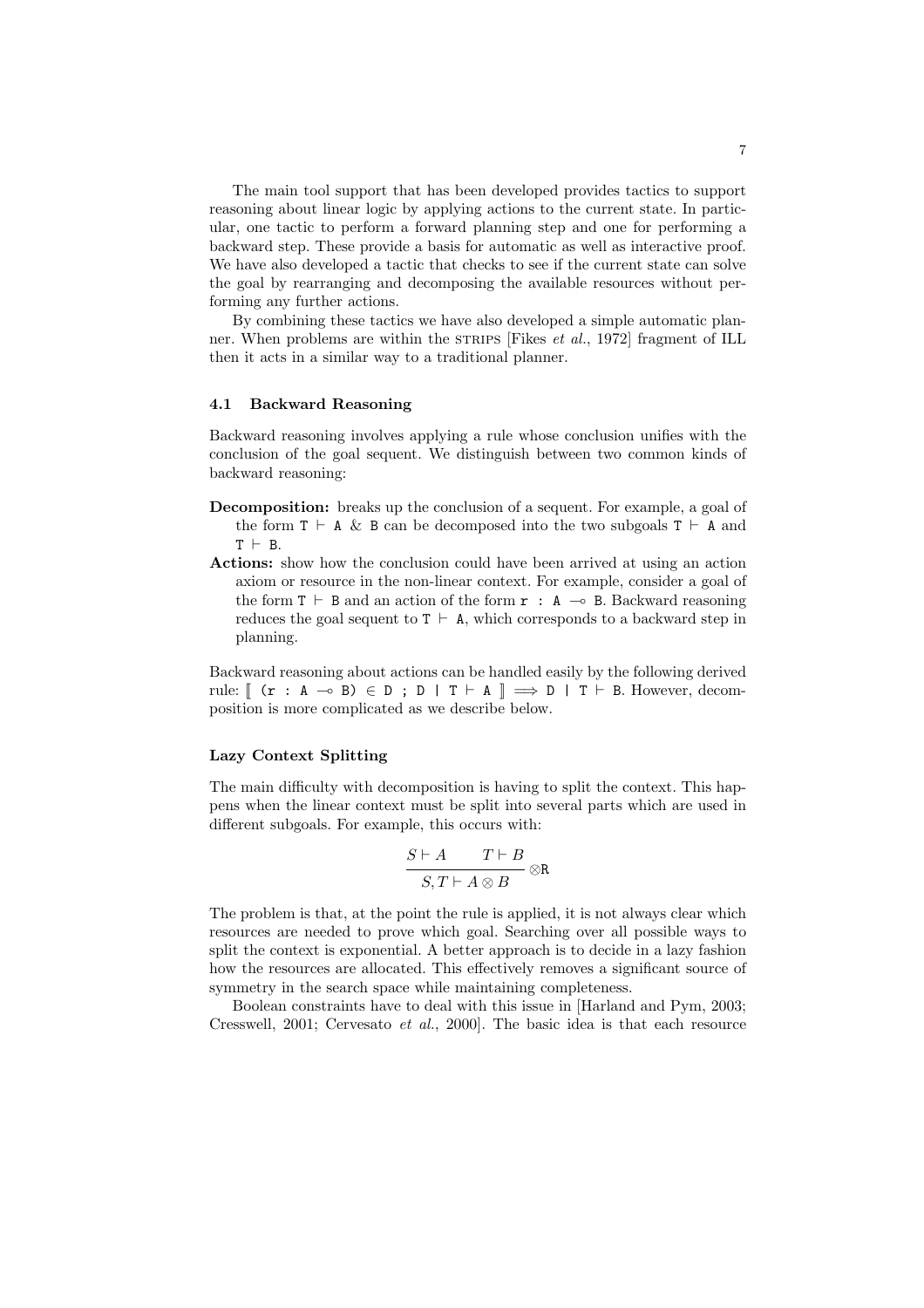is paired with a unique boolean variable indicating if it has been used. An extension of this, specially designed for logic programming proof search has been presented in [López and Polakow, 2004]. We propose another solution which is independent of search and thus allows forwards and backwards planning steps to be interleaved. It also avoids expanding the trusted kernel with a constraints package or other complex efficiency measures by using following derived rule:

$$
\frac{\text{(1)}\ S, T \vdash A \otimes B \Longrightarrow M \vdash A \otimes B \quad \text{(2)}\ S \vdash A \quad \text{(3)}\ T \vdash B}{M \vdash A \otimes B}
$$

When used backwards, this introduces S and T as new meta-variables. It allows us to perform backwards steps on subgoals (2) and (3), while also continuing forward reasoning on the resources in  $M$  of subgoal (1). Forward reasoning on subgoals (2) and (3) can also be performed by considering the linear context as including any resources associated through the meta variables  $S$  and  $T$ , namely those in M.

For example, consider using this rule on the goal "{B, C} ⊢ X  $\otimes$  (A – Y)". This would result in the following subgoals: "?S, ?T ⊢ X  $\otimes$  (A  $\multimap$  Y) ⇒ {B, C} ⊢ X ⊗ (A → Y)<sup>"(1)</sup>, "?S ⊢ X<sup>"(2)</sup>, and "?T ⊢ A → Y<sup>"(3)</sup>. Subgoal (3) can then be further decomposed using the ⊸-introduction rule to get the subgoal " $\{A\}$ , ?T  $\vdash Y''^{(4)}$ . To illustrate forward reasoning, we consider having an action  $\mathbf{r}$  : (A  $\otimes$  B)  $\multimap$  E. When forward reasoning on subgoal (4), any linear resources from the subgoal associated with ?T (subgoal 1) can be used, namely B and C. This is done by maintaining with each meta-variable the possible goals and thus resources it is associated with. In this example, forward reasoning reduces subgoal (4) to " $\{E\}$ , ?T'  $\vdash$  Y".

#### Decomposition

We decompose the conclusion of a goal to identify if the linear context contains the resources necessary to solve it. Our decomposition algorithm is defined as a recursive tactic that breaks up the conclusion to try to show that it is made up of the linear context. Depending on the syntactic form of the conclusion, it does the following:

- 1. If the conclusion is not made up of  $\otimes$ ,  $\multimap$ ,  $\oplus$ , or &, then it looks at the resources associated with this goal to find one that realises it (see below). If no resource in the context realises the given one, then the subgoal is left to be solved later.
- 2. If the conclusion is of the form  $A \rightarrow B$  it applies the  $\rightarrow$ -introduction rule which adds A to the context and requires that B is then shown. In this case no further decomposition is performed. Instead it results in a subgoal to be solved.
- 3. If the conclusion is of the form  $A \otimes B$ , it splits the context lazily, as describe above, and then continues decomposition on both goals.
- 4. If the conclusion is of the form  $A \oplus B$ , both the  $\oplus$ -introduction rules can be applied. The tactic searches over further decomposition of both possibilities.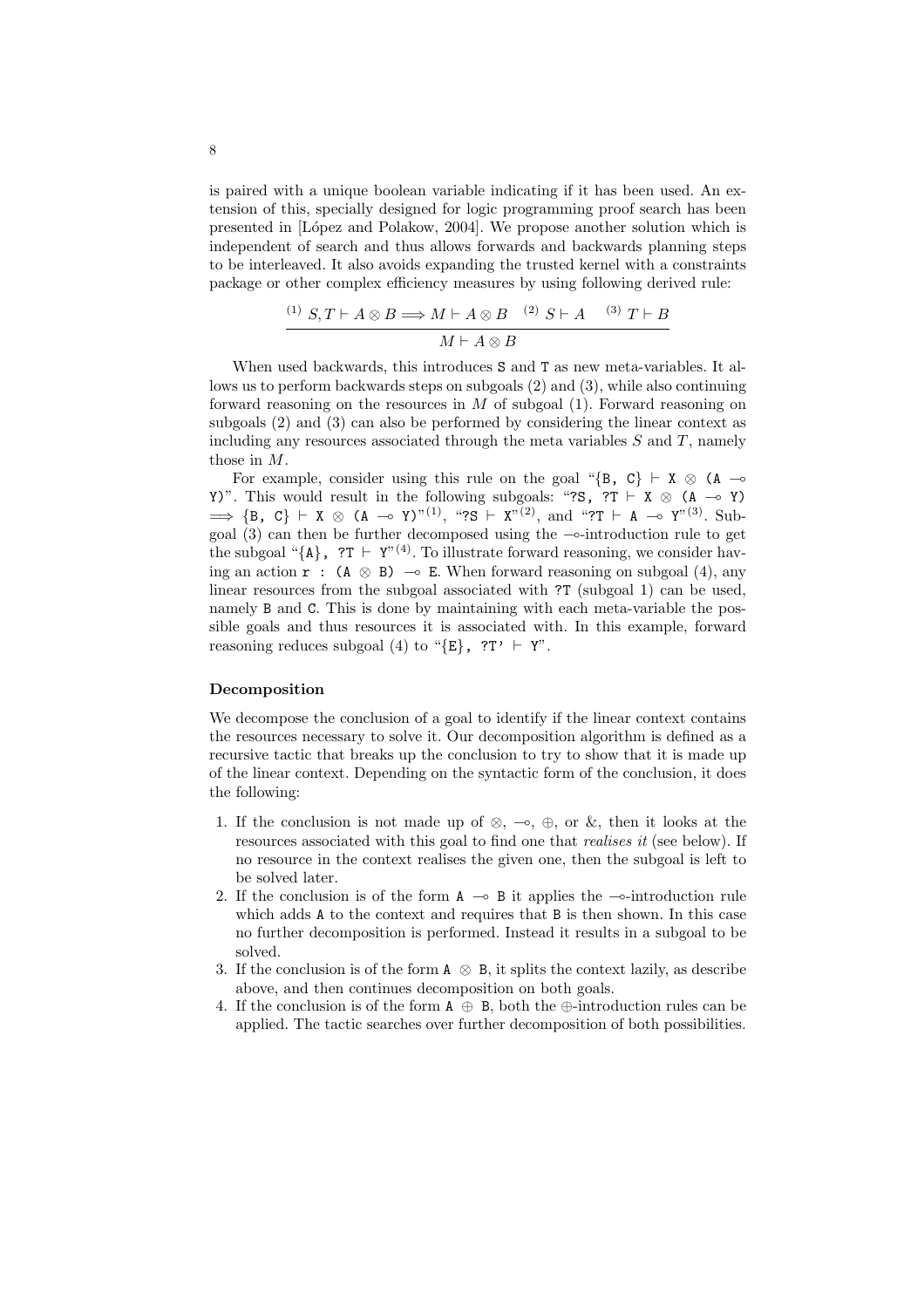5. If the conclusion is of the form  $A \& B$ , it apples the &-introduction rule which results in two subgoals. Decomposition continues on both subgoals.

A resource A realises B if they unify, or if A is of the form  $A_1 \& A_2$  and B realises either  $A_1$  or  $A_2$ . This effectively allows the choice of between  $A_1$  and  $A_2$ to be performed lazily. This is supported by the following derived rules:

fstL: " ${A}$ , T  $\vdash$  C  $\implies$   ${A \& B}$ , T  $\vdash$  B" sndL: " ${B}$ , T  $\vdash$  C  $\implies$   ${A \& B}$ , T  $\vdash$  B"

Similarly, we also allow searching for resources in the context to include those in the non-linear context.

#### 4.2 Forward Reasoning

Forward reasoning involves applying a rule whose premises unify with some (or all) of the resources available in a goal sequent and introduces the conclusion of the rule as a new resource. It is performed using the following derived variation of the modus-ponens rule for ⊸:

$$
\frac{(1)}{1} + A \rightarrow B \quad (2) + A \quad (3) + B \quad (4) + B \}, S \vdash C
$$

$$
M \vdash C
$$

Subgoal  $(1)$  is typically proved trivially by using axiom that specifies the action. Subgoal  $(2)$  is proved by decomposition, which instantiates T. Subgoal  $(3)$  is solved using a generic multiset equation solver which instantiates  $S$  to be the remaining resources. This leaves only subgoal (4) remaining, on which the proof attempt then continues.

As well as forward reasoning with actions, we also perform some decomposition of compound resources in the linear context. In particular, when this context contains resources of the form  $A \oplus B$ , we apply the  $\oplus$ -elimination rule which results in two further subgoals, one with A in the context and the other with B. Resources of the form  $A \otimes B$  are always decomposed using  $\otimes$ -elimination to give both resources. Those of the form  $A \& B$ , are not decomposed. Instead, as mentioned earlier, they are included in the search for resources during backward decomposition of the conclusion. We assume that actions and resources in the non-linear context are either already decomposed, or are representing actions and thus of the form  $A \rightarrow B$ , and therefore are applied by forward reasoning.

#### 5 Planning by Proof Search with Tactics

Using the forward and backward reasoning tactics, we can easily define a tactic that acts as a simple planner. This searches by forward chaining interleaved with attempted decomposition to see if the goal sequent can be solved.

Our planning tactic searches breadth-first, depth-first, or using iterative deepening, over all possible applications of forward reasoning. The breadth-first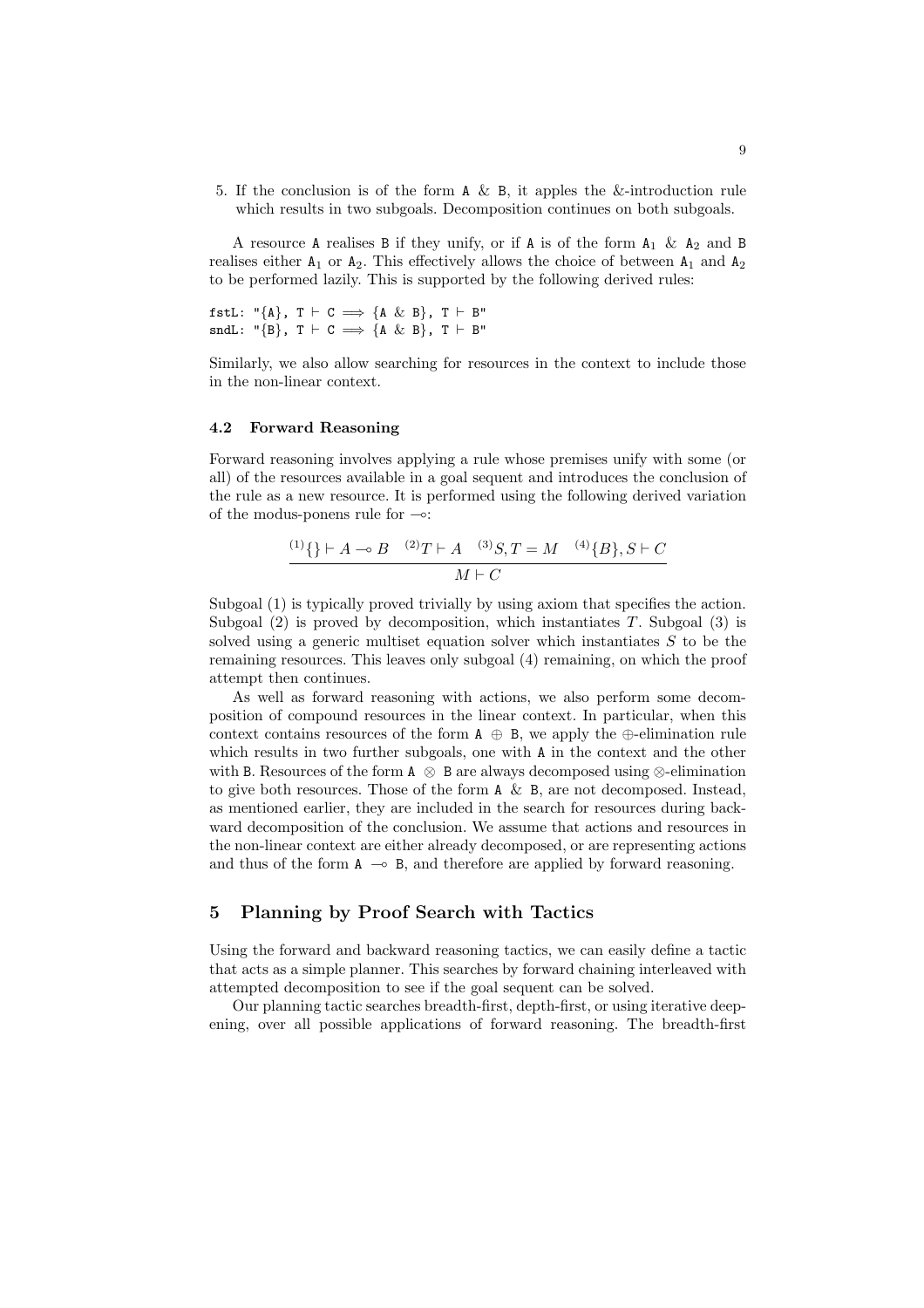search is complete for problems in the strains fragment of ILL extended with non-deterministic resources: if there is a plan, it will find the smallest plan. A modification of this approach suggested by [Kanovich and Vauzeilles, 2001] provides a decision procedure. This highlights one of the main features of our approach: because planning is proof search, it can be developed incrementally while avoiding soundness issues. This separation of concerns gives rise to succinct code for planning search strategies that can easily be extended. For example, to write the breadth first search strategy required only 8 lines of ML code.

#### 5.1 Example: The Synthesis of Workflows

Many web and grid-service workflows are currently created by writing programs in scripting languages that move data between the services. When such workflows involve expensive combinations of services, it is important to avoid errors in the composition. Providing machinery to create robust verified workflows is thus an important area of research [Bundy et al., 2003].

Planning has previously been used to automate Grid-service composition [Gil et al., 2004]. However, we observe that limitations in the expressivity of planning systems requires hand-coding characteristics of the solution in the problem specification. In particular, they do not allow the creation of new objects. Furthermore, planning systems typically are not engineered so that the correctness of the output depends only on a small trusted logical kernel. Thus the whole system must be trusted. Our proposed approach allows some extra expressiveness, and has a small fixed trusted code base thus giving an improved guarantee of the correctness of the synthesised plans.

Workflows for Proof Transformation Services. We look at an example workflow problem, presented in [Zimmer *et al.*, 2004], that integrates different proof tools. The approach they take is to give each proof system a formal description by specifying it in terms of its input and output parameters and conditions. A brokering agent then attempts to meet a service request by creating a workflow that combines the different proof tools available. It is this brokering agent which we model in our framework. Although [Zimmer  $et \ al., \ 2004$ ] were able to synthesise suitable workflows using a planner, to do this they had to manually introduce a number of unique dummy objects before planning. These were needed to represent the objects created by services. If this number is not chosen correctly, then no plan can be found.

In our framework, services are represented by actions of the form  $A \rightarrow B$ , where A is the kind the input used and B is the result. Following the presentation of [Zimmer et al., 2004], we consider the following services: CNF conversion, provided by the tramp service; first order resolution theorem proving, using otter and vampire; and the conversion of a resolution proof into a natural language one, which is done by the prex system. The brokering agent starts by placing the goal within a context containing these services. For example, to synthesis a service that given a conjecture, will find a natural language description of its proof, the following goal is given to our system: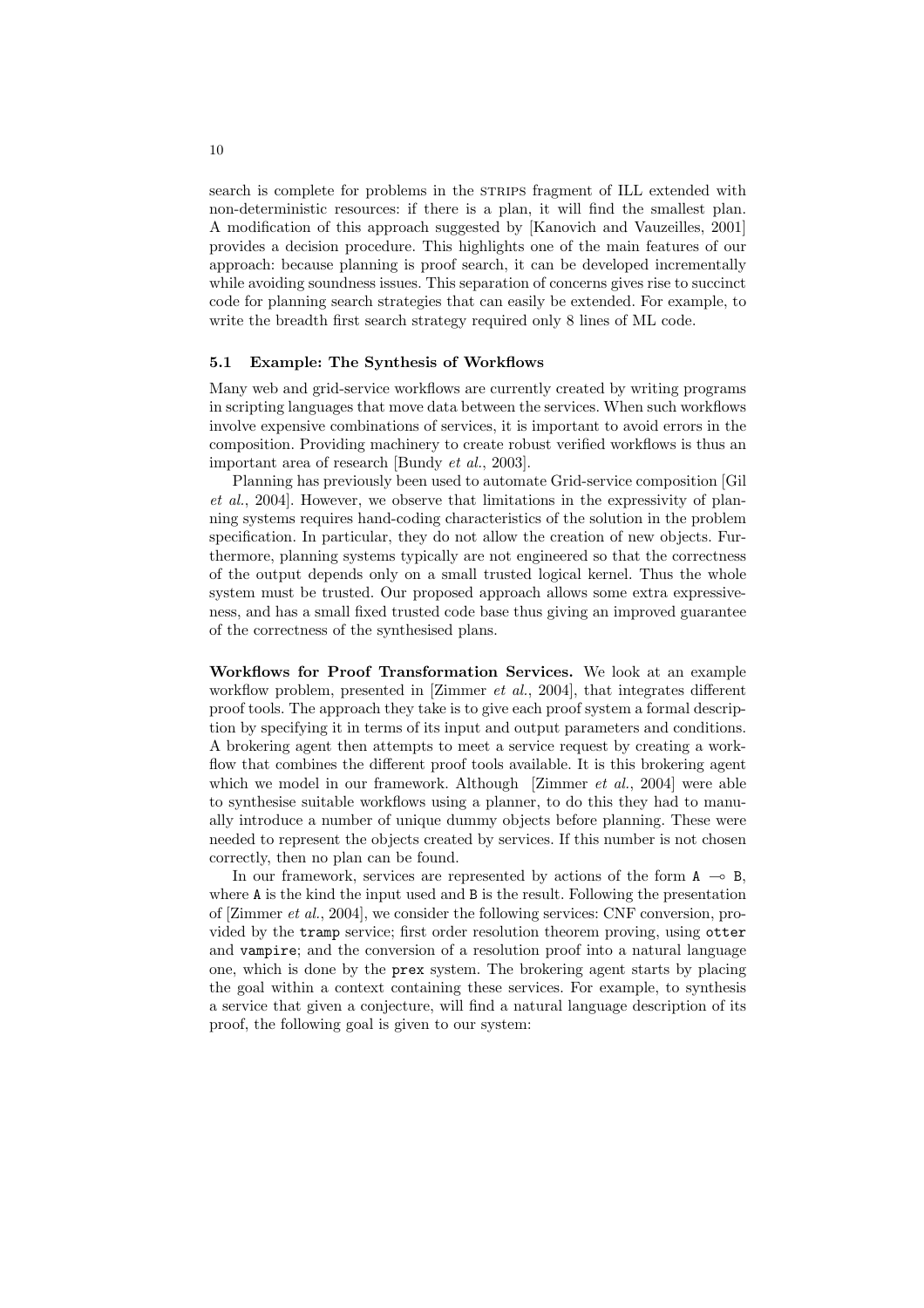$\{\}\vdash ?p : (!conj x) \multimap nl\_proof x$ 

where  $x$  is a formula and conj  $x$  denotes an resource that states this as a conjecture. For its part, nl proof x is a resource that describes a proof of x in natural language. We make the conjecture a non-linear resource as we want to be able to use it arbitrarily many times. The available resources are:

```
tramp : conj x \rightharpoonup cnf xotter : cnf x \multimap res_proof xvampire : cnf x \rightharpoonup res_proof xprex : conj x \otimes res_proof x \multimap nl_proof x
```
This allows our planner to find both of the obvious workflows, which once pretty printed give the following instantiations for the variable ?p:

(1) lam c. let !  $c' = c$  in prex (ivar c', otter (tramp (ivar c'))) (2) lam c. let !  $c' = c$  in prex (ivar c', vampire (tramp (ivar c')))

where we write the ILL "app" as an infix space, tensor as ",". We use let  $! x =$ p in t for let bang p x t, as it more closely resembles the pattern matching style of functional programming.

#### 6 Conformant and Contingent Planning using **Constraints**

When planning in the presence of indeterminacy, a distinction is made between conformant planning, where the resultant plan is executed regardless of the indeterminate outcomes, and where, therefore, no sensing is needed; and contingent planning, where plan execution is made conditional on the outcomes of the various sensor output.

In our formalisation, this distinction can be made easily by attaching a condition on the extracted proof terms. The key rule is that of ⊕-elimination:

$$
\frac{\{a:A\},\ T\vdash (c_1\ a):C\qquad \{b:B\},\ T\vdash (c_2\ b):C}{\{z:A\oplus B\},\ T\vdash \texttt{case\_or}\ a'\ b'.\ (\texttt{var}\ z)\ (c_1\ a')\ (c_2\ b')\ : \ C}\ \oplus E}
$$

where  $a, b$ , and  $z$  are fresh in T. This deals with case analysis during execution on a resource of the form  $A \oplus B$ ; the rule allows distinct proof terms,  $c_1$  and  $c_2$  above, to be used as depending on which of A or B is the case. This naturally provides contingent planning. We introduce a new meta-logical condition to require a conformant plan. This is expressed as a derived form of  $\bigoplus$ -elimination:

$$
\frac{\{a:A\},\ T\vdash (c_1\ a):C\ \{b:B\},\ T\vdash (c_2\ b):C\ \text{conformant }c_1\ c_2}{\{z:A\oplus B\},\ T\vdash \text{case-or}\ a'\ b'.\ (\text{var}\ z)\ (c_1\ a')\ (c_2\ b')\ :C} \oplus E2
$$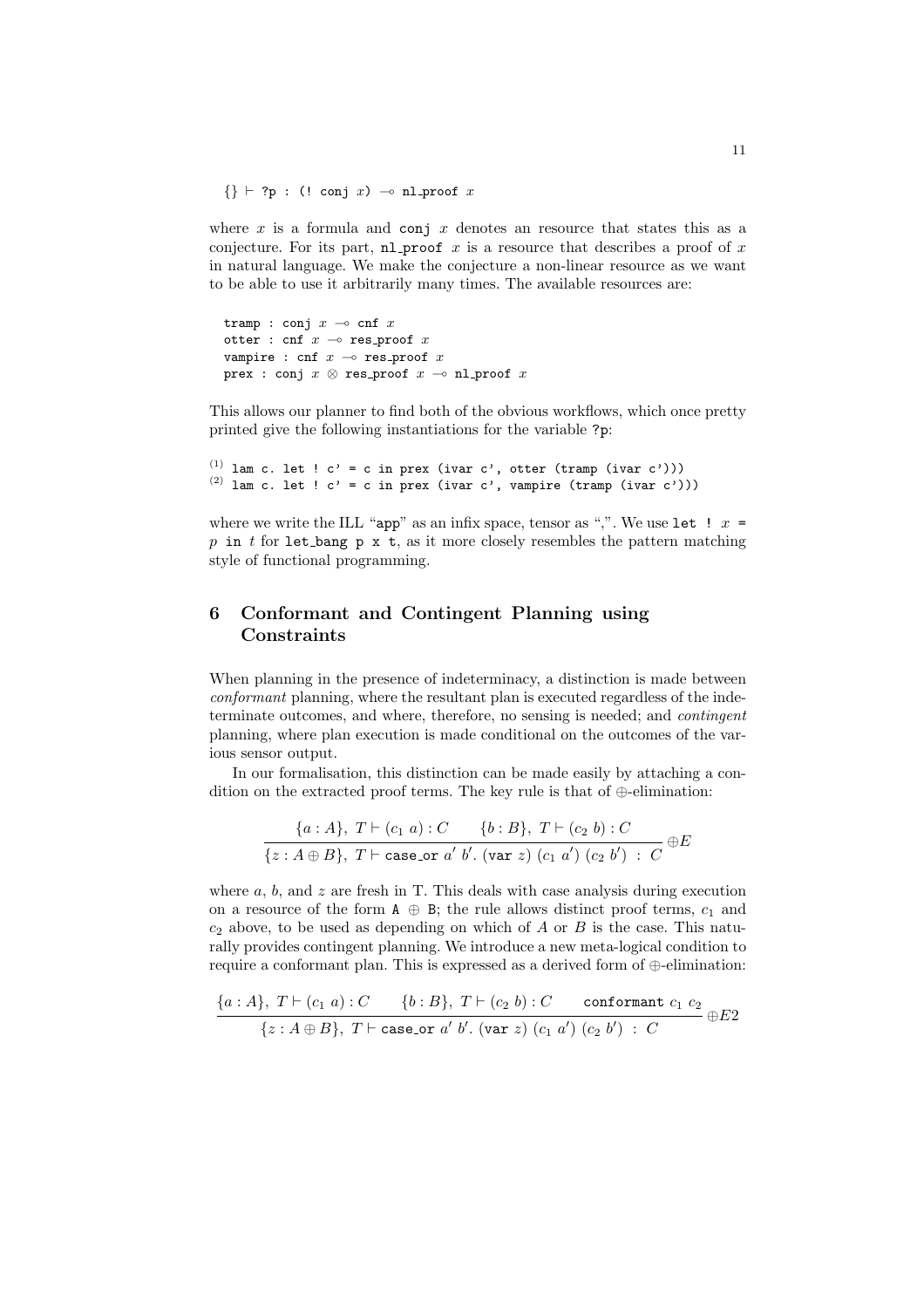Using this derived rule instead of the usual  $\bigoplus$ -elimination and checking that the constraint subgoals conformant  $c_1$   $c_2$  is proved ensures that the synthesised plans are conformant. This illustrates the ability to attached constraints beyond those arising from higher-order unification.

For its part, the constant conformant is an recursively defined predicate over terms and can be varied depending on the desired notion of conformant. A selective use of ⊕-elimination with the conformant version allows us to mix the two approaches if required, for example if sensors are available for some contingencies and not for others.

#### 6.1 Example: The Socks Problem

We now illustrate conformant and contingent planning with a simple example. The problem is to get a pair of socks from the back of a chest. Because of the location of the socks, their colour cannot be seen until they are taken. The two-colour version of this problem is when there are only black and white socks.

We formalise this problem by having a sequent where the available linear resources are the socks at the back of the chest. We have a single action which is that of picking a hidden sock the effect of which is to remove a hidden sock and add either a black sock or a white one. The conclusion of the goal sequent is the desired state, namely to have either two black socks or two white socks. For instance, the problem with three hidden socks is formalised as the following goal sequent:

```
h_1 : hidden, h_2 : hidden, h_3 : hidden
⊢ ?p : (black ⊗ black ⊗ top) ⊕ (white ⊗ white ⊗ top)
```
where we use top to allow solutions containing more socks than are needed. The action of picking a sock is specified as:

pick : hidden ⊸ (black ⊕ white)

If we only allow conformant planning, we find a strict subset of the contingent plans. For the above problem, the following plan is found:

```
case_ (pick h_1)
(\lambda b_1. \csc_0 r \text{ (pick } h_2)(\lambdab<sub>2</sub>. case_or (pick h<sub>3</sub>) (\lambdab<sub>3</sub>. inl b<sub>1</sub>⊗b<sub>2</sub>⊗b<sub>3</sub>) (\lambdaw<sub>3</sub>. inl b<sub>1</sub>⊗b<sub>2</sub>⊗w<sub>3</sub>))
     (\lambdaw<sub>2</sub>. case_or (pick h<sub>3</sub>) (\lambdab<sub>3</sub>. inl b<sub>1</sub>⊗b<sub>3</sub>⊗w<sub>2</sub>) (\lambdaw<sub>3</sub>. inr w<sub>2</sub>⊗w<sub>3</sub>⊗b<sub>1</sub>)))
(\lambda w_1. case_or (pick h_2)
     (\lambdab<sub>2</sub>. case_or (pick h<sub>3</sub>) (\lambdab<sub>3</sub>. inl b<sub>2</sub>⊗b<sub>3</sub>⊗w<sub>1</sub>) (\lambdaw<sub>3</sub>. inr w<sub>1</sub>⊗w<sub>3</sub>⊗b<sub>2</sub>))
     (\lambdaw<sub>2</sub>. case_or (pick h<sub>3</sub>) (\lambdab<sub>3</sub>. inr w<sub>1</sub>⊗w<sub>2</sub>⊗b<sub>3</sub>) (\lambdaw<sub>3</sub>. inr w<sub>1</sub>⊗w<sub>2</sub>⊗w<sub>3</sub>)))
```
This plan picks three socks and then checks the possible outcomes. Because in each case there will either be two black socks or two white ones, this plan solves the specification. Contingent planning would also find the plans where each sock is examined after it is picked.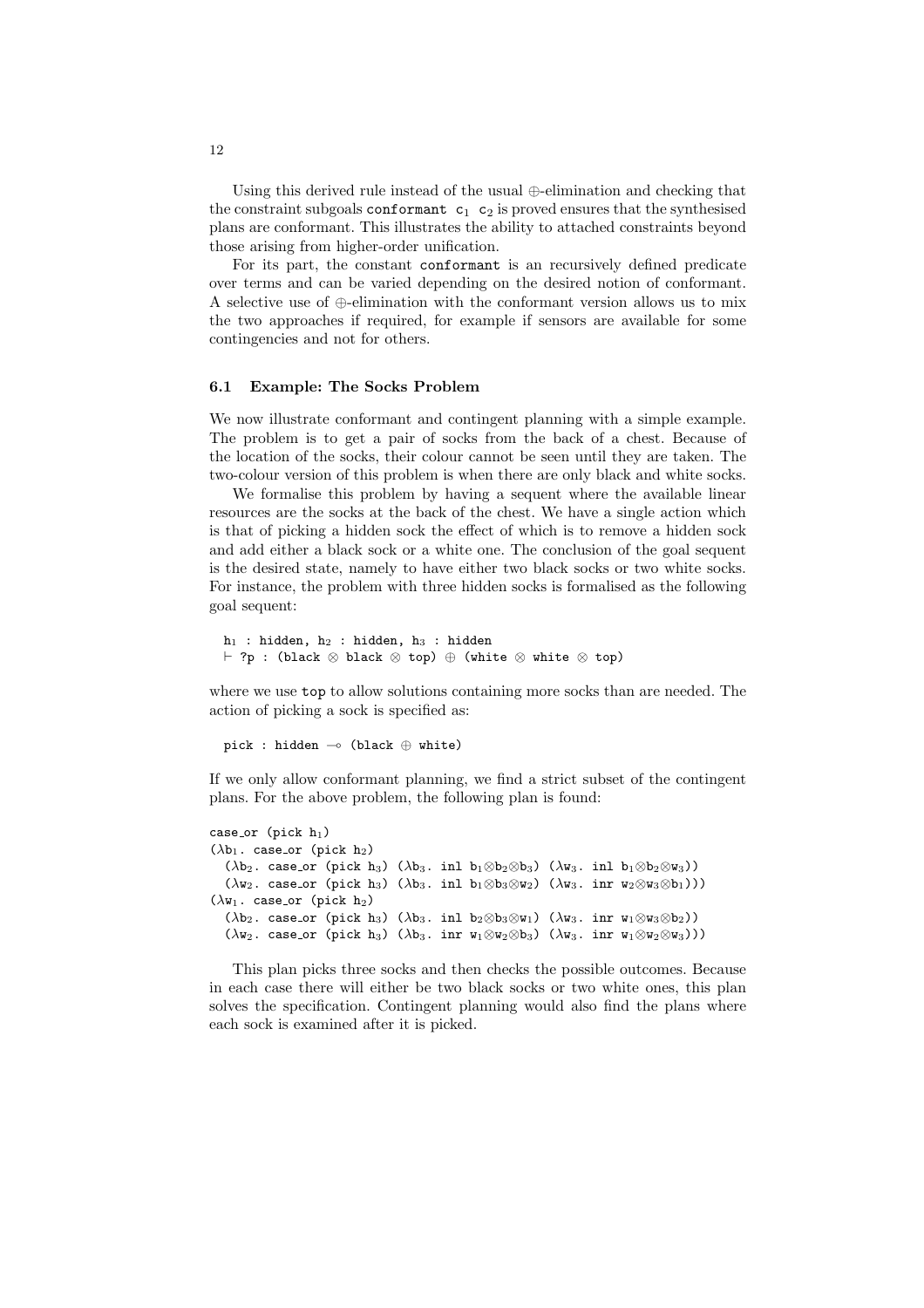#### 7 Further Work

The work presented in this paper can be extended in several ways, e.g. by presenting the formalisation of execution of proof terms within Isabelle; this can be related to normalisation of plans. Another interesting avenue of further work is to add to our formalisation of ILL. For example, by including a notion of iteration to the formalisation, following the work of [Cresswell, 2001], or by adding quantifiers to the formalisation of ILL.

Our planner could be applied to various applications and could be combined with a system for executing workflows. One suitable candidate is Zimmer's mathematical services system. Another application is in the parsing of natural language, following the approach proposed by [Steedman, 2002].

Another area of future work is to improve automation by including heuristic information in the synthesis of plans. We also intend to implement further symmetry removing techniques along the lines of [Andreoli, 1992].

There has been significant work on interfaces for interactive proof assistants, with various approaches to managing user interaction, such as [Aspinall and Kleymann, 2004; Dixon, 2005]. Thus, a natural avenue of further work is to consider how such interfaces could be used for interaction with a planner, and more generally in the field of mixed initiative planning [Burstein and McDermott, 1996].

#### 8 Conclusions

We have formalised ILL as an embedding in Isabelle/HOL where both terms and types are HOL datatypes and derivability in ILL is defined as membership of an inductively defined set.

We interpret the ILL proof terms as plans and provide tactics to perform basic planning steps within our formalisation. This extends other planning formalisms by allowing the introduction of new objects as well as their removal, supporting non-deterministic resources, and allowing conditions to be attached to planning. Unlike previous work using linear logic for planning, we use the proof terms for the non-deterministic resources to support synthesis of both contingent and conformant plans. Moreover, our synthesis framework separates the proof search from the logical representation which allows it to employ the LCF methodology for extending automation while preserving soundness.

Tactics for forward and backward reasoning have been defined and combined to provide fully automatic planners. These have been applied to the synthesis of workflows for combining theorem proving systems. We have also shown how integrating constraints on the derived plans can be done using the existing theories of Isabelle/HOL. We also apply these techniques to solve the socks problem illustrating how plans with disjunctions can be handled in both a contingent and conformant manner.

We have thus provided a platform for the exploration of the relationship between ILL specifications, proof terms, planning problems and planning algorithms implemented as proof search.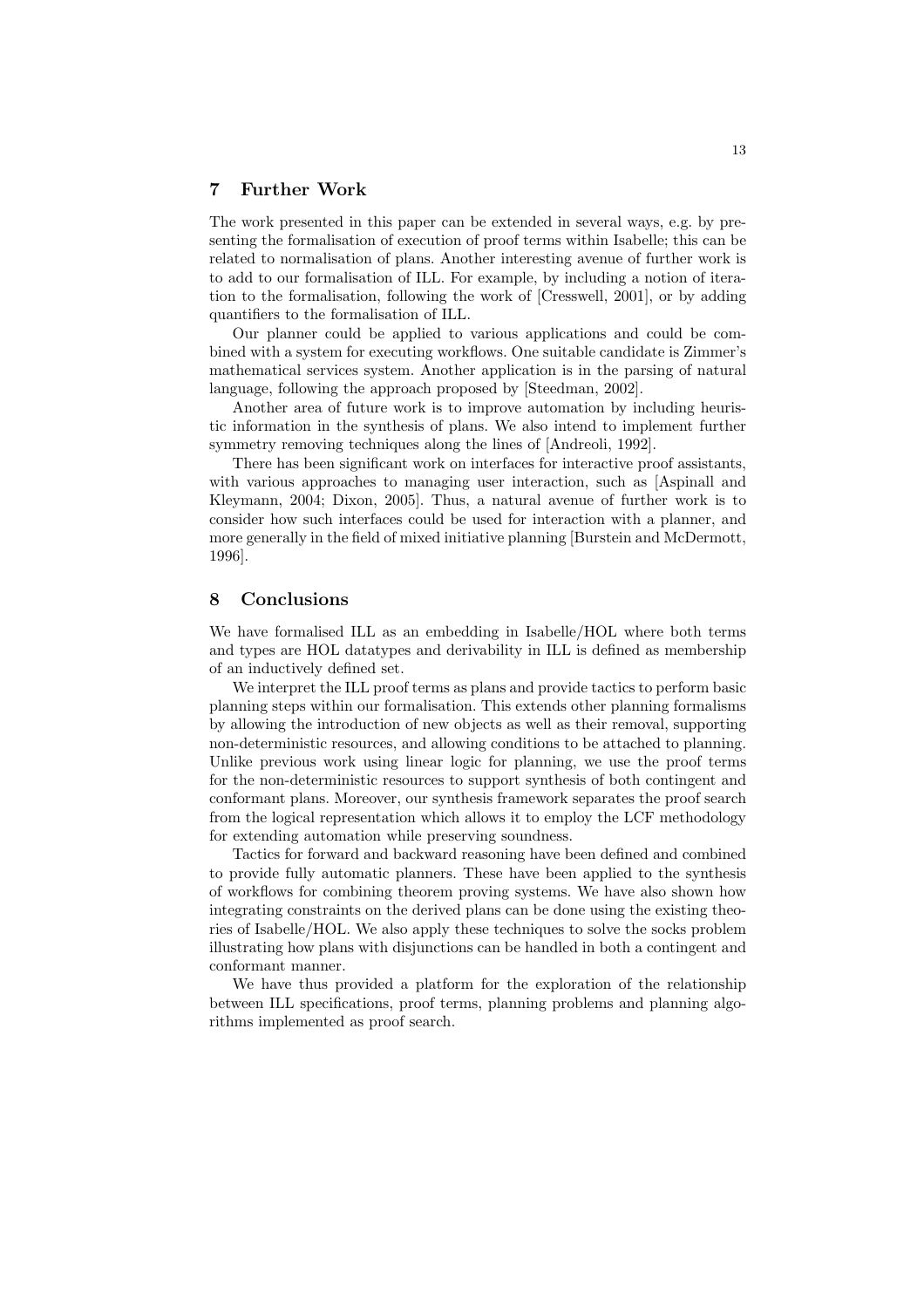### Bibliography

- S. Abramsky. Computational interpretations of linear logic. Theor. Comput. Sci.,  $111(1-2):3-57, 1993.$
- J. M. Andreoli. Logic programming with focusing proofs in linear logic. J. Log. Comp., 2(3):297–347, 1992.
- D. Aspinall and T. Kleymann. *Proof General Manual*. University of Edinburgh, proofgeneral-3.5 edition, 2004.
- A. Barber. Linear Type Theories, Semantics and Action Calculi. PhD thesis, University of Edinburgh, 1997.
- A. Bundy, A. Smaill, and B. Yang. Formalising the grid the 1st step to automate grid application assembly using deductive synthesis. In Proceedings of UK  $e$ -Science Second All Hands Meeting, pages 337–341, 2003.
- M. H. Burstein and D. V. McDermott. Issues in the development of humancomputer mixed-initiative planning systems. Cognitive Technology: In Search of a Human Interface, page 20, 1996.
- I. Cervesato and F. Pfenning. A linear logical framework. Information  $\mathcal C$  Computation, 179(1):19–75, 2002.
- I. Cervesato, J. S. Hodas, and F. Pfenning. Efficient resource management for linear logic proof search. Theor. Comput. Sci., 232(1-2):133–163, 2000.
- S. Cresswell. Deductive Synthesis of Recursive Plans in Linear Logic. PhD thesis, University of Edinburgh, 2001.
- L. Dixon. Interactive and hierarchical tracing of techniques in IsaPlanner. ENTCS: User Interfaces For Theorem Provers, page 13, 2005.
- R. E. Fikes, P. E. Hart, and N. J. Nilsson. Some new directions in robot problem solving. In Machine Intelligence 7, pages 405–430. Edinburgh University Press, 1972.
- Yolanda Gil, Ewa Deelman, Jim Blythe, Carl Kesselman, and Hongsuda Tangmunarunkit. Artificial intelligence and grids: Workflow planning and beyond. IEEE Intelligent Systems, 19(1):26–33, 2004.
- J.-Y. Girard. Linear logic. Theor. Comput. Sci., 50:1–102, 1987.
- M. J. Gordon, A. J. Milner, and C. P. Wadsworth. Edinburgh LCF A mechanised logic of computation, volume 78 of LNCS. Springer-Verlag, 1979.
- G. Große, S. Hölldobler, and J. Schneeberger. Linear deductive planning. J. Log. Comput., 6(2):233–262, 1996.
- J. Harland and D. J. Pym. Resource-distribution via boolean constraints. ACM Trans. Comput. Log, 4(1):56–90, 2003.
- J. S. Hodas and D. Miller. Logic programming in a fragment of intuitionistic linear logic. Information and Computation, 110(2):327–365, 1994.
- S. S. Ishtiaq and D. J. Pym. A relevant analysis of natural deduction. J. Log. Comput., 8(6):809–838, 1998.
- E. Jacopin. Classical AI planning as theorem proving: The case of a fragment of linear logic. In AAAI Fall Symposium on Automated Deduction in Nonstandard Logics, pages 62–66, 1993.